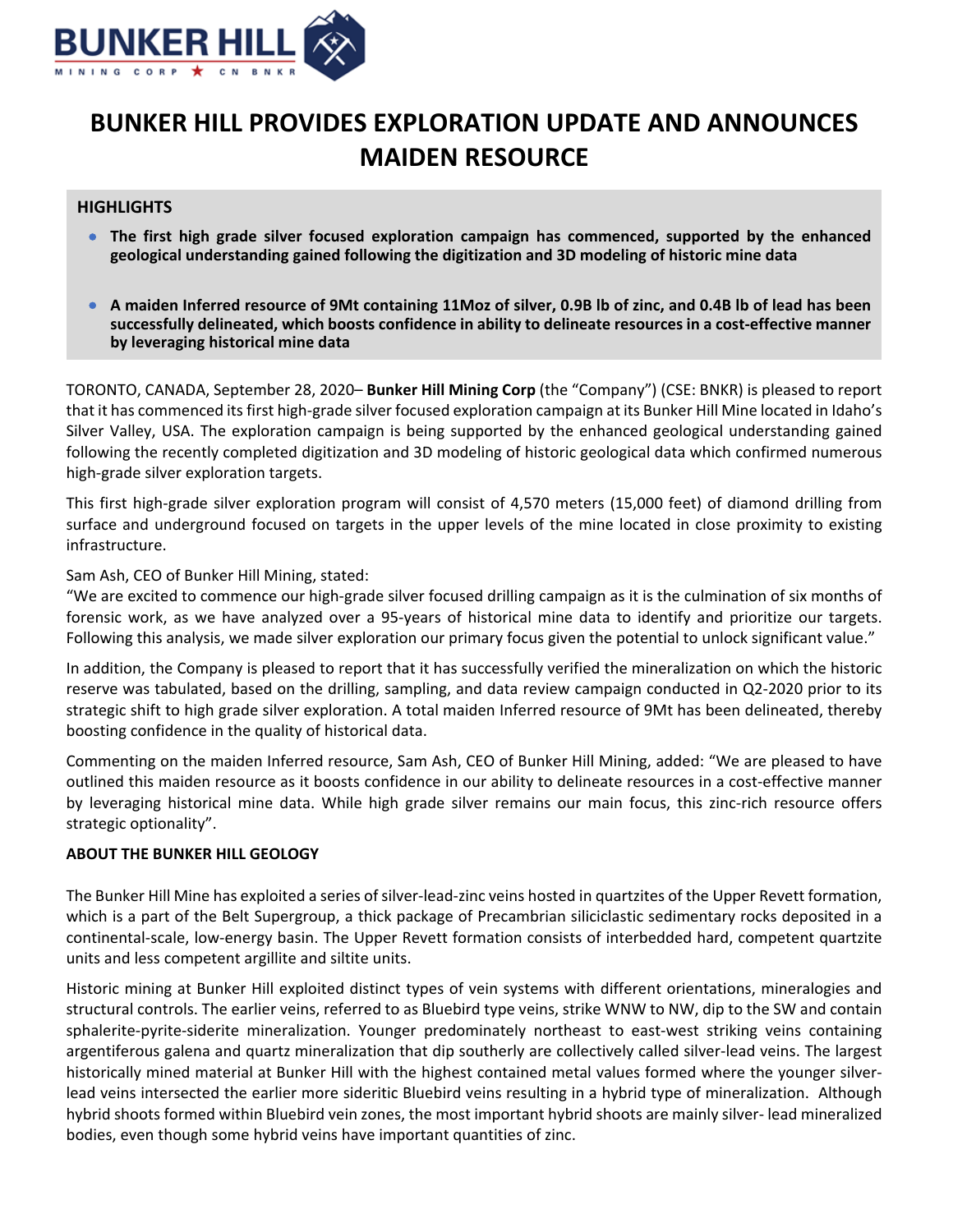Over the course of several years in the late 1970s, a dedicated team of geologists conducted ground-breaking research on the material controls of the veins. The research for the first time defined distinct stratigraphic horizons in the upper Revett formation that could be correlated and mapped over distances of thousands of feet. The research showed that minerlized shoots occur mainly in the hard, competent quartzitic stratigraphic units in the Upper Revett formation. One of the most important breakthroughs was that the research established that the veins formed in association with distinct regional folding events. As regional metamorphism transitioned from ductile to brittle deformation, folding and vein formation ceased, and major faults developed that segmented and offset some of the mineralized shoots. The 1970s research ended shortly before the mine closed, and the new concepts were never fully applied to exploration. Some of the geologists from the original research team, who currently operate as DJ Consulting, are working with the Company to utilize insights from the 1970s and ongoing research to identify new exploration vectors and targets.

Following the change in management in early 2020, a digitisation program was launched in Q2‐2020 to leverage the historical mine data collected over a 95‐year period to identify and prioritize high grade silver targets. Data has been inputted from over 180,000 meters of drilling from 3,500 historic drill-holes and hundreds of detailed historic mine geology maps capturing all major faults and veins, alterations, mineralization and stratigraphy.

The Company is therefore now employing 3D geologic modeling to expand on these geologic concepts, enabling reconstruction of the original position of the vein structures prior to post-mineral segmentation by faulting. This will allow the Company to project offset portions of known veins with historic production and target previously unexplored vein intersections, as well as targeting specific zones of higher‐grade silver/lead mineralization.



#### *Figure 1: Isometric View of the Bunker Hill Mine*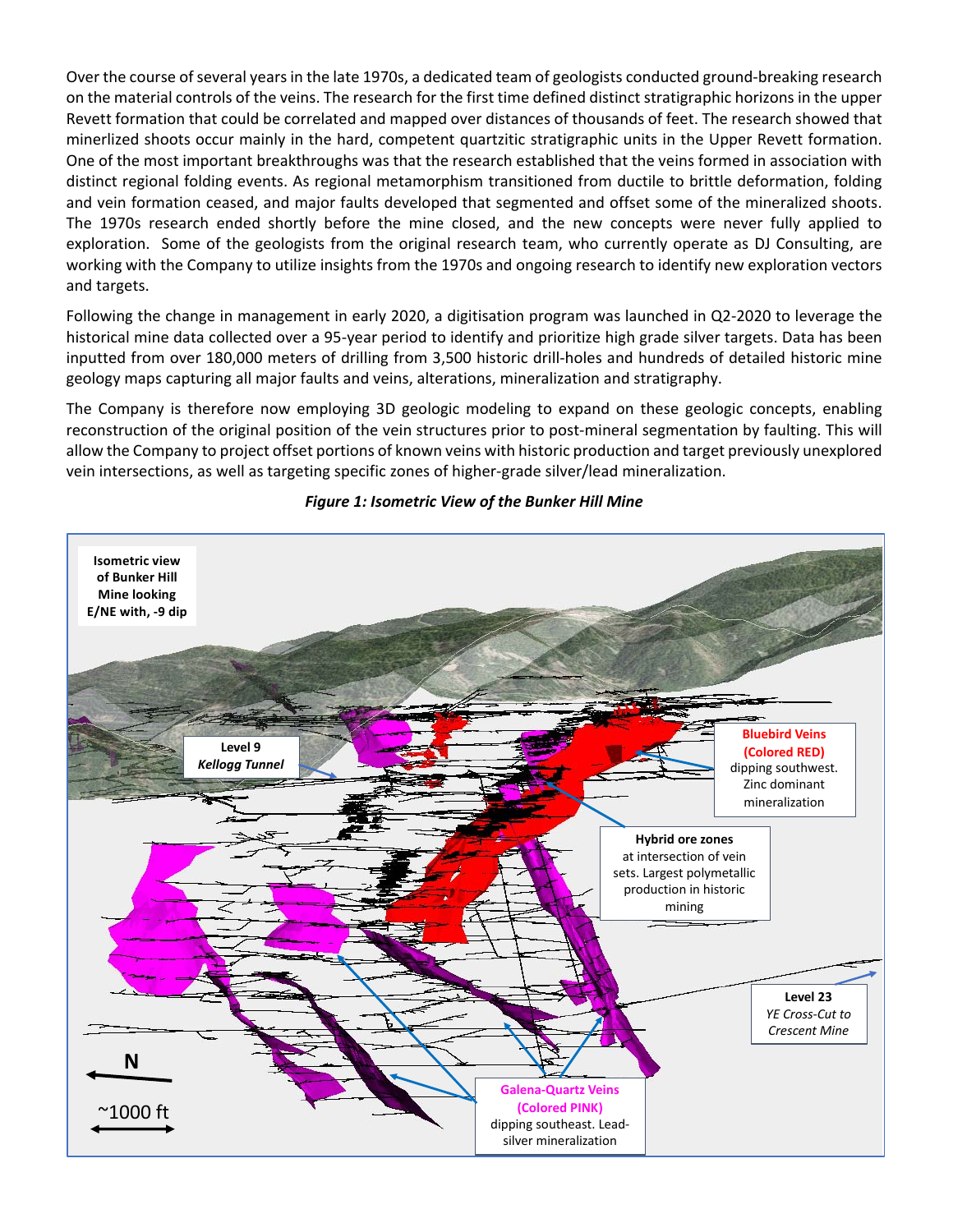## **ABOUT THE MAIDEN RESOURCE**

The resource estimate was undertaken by Resource Development Associates ("RDA") of Denver, Colorado USA and is based on RDA's independently recommended program which verified the 1991 Bunker Hill historic reserves. Verification included the collection of 753 drift rib and back channel samples, totalling 1,150 meters (3,765 feet), taken from existing accessible open mining stopes, as well as 43 diamond drill holes totalling approximately 2,800 meters (9,200 feet) of drilling. Mineral Resources have been estimated in accordance with National Instrument 43‐101 ("43‐ 101") Standards of disclosure for Mineral Projects and are presented in the table below.

## **TABLE 1 – MINERAL RESOURCE STATEMENT**

| Silver/Lead Resources  |                  |        |                       |      |                    |      |                    |
|------------------------|------------------|--------|-----------------------|------|--------------------|------|--------------------|
|                        | Tons<br>(x1,000) | Ag opt | Ag Ounces<br>(x1,000) | %Pb  | Pb Lbs<br>(x1,000) | Zn%  | Zn Lbs<br>(x1,000) |
| Inferred               | 1,050            | 4.28   | 4,497                 | 7.56 | 158,815            | 1.50 | 31,419             |
|                        |                  |        |                       |      |                    |      |                    |
| Silver/Zinc Resources  |                  |        |                       |      |                    |      |                    |
|                        | Tons<br>(x1,000) | Ag opt | Ag Ounces<br>(x1,000) | %Pb  | Pb Lbs<br>(x1,000) | Zn%  | Zn Lbs<br>(x1,000) |
| Inferred               | 7,801            | 0.86   | 6,743                 | 1.61 | 250,740            | 5.44 | 848,259            |
|                        |                  |        |                       |      |                    |      |                    |
| <b>Total Resources</b> |                  |        |                       |      |                    |      |                    |
|                        | Tons<br>(x1,000) | Ag opt | Ag Ounces<br>(x1,000) | %Pb  | Pb Lbs<br>(x1,000) | Zn%  | Zn Lbs<br>(x1,000) |
| Inferred               | 8,851            | 1.27   | 11,240                | 2.31 | 409,555            | 4.97 | 879,678            |

[Resource Development Associates], 28 September, 2020

\* Resources tabulated at 3.3% Zinc cutoff grade

Mineral resources are not mineral reserves and do not show demonstrated economic viability. All figures have been rounded to reflect the relative accuracy of the estimates. Underground mineral resources are reported at a cut-off grade of 3.3% ZnEq grade assuming: metal price of US\$1.10 per pound of Zinc, mining cost of US\$50 per tonne, G&A cost of US\$6 per tonne, processing cost of US\$10 tonne, and process recovery of 96 percent.

The grade estimation in this 43‐101 resource was arrived at by verifying the estimation process and comparing the results to the estimation of the historic reserves. All mineralized block calculations were reviewed and verified by RDA resulting several mineralized blocks being excluded because historic estimate calculations could not be found and verified.

Estimations were conducted by condensing and translating drifts and stopes to vertical in sections on which mineralized envelopes were drafted. The polygonal end area of the mineralization was determined by the use of a planimeter and the average grade of samples ware used for the grade estimate. Grade estimates were updated quarterly, bi‐annually and annually depending upon the reporting requirements of the mine as well as when reconciliation dictated.

The history of the estimation of mineral resources at Bunker is well documented through the decades until mine closed. Tens of thousands of assays were gathered through the decades by well‐established sample collection methods. Ore cars were sampled on a continual basis throughout the mine every five feet. Samples were assayed and results compiled by the mine's technical staff of engineers and geologists. Grade estimation procedures were based on industry best practices at the time of estimation.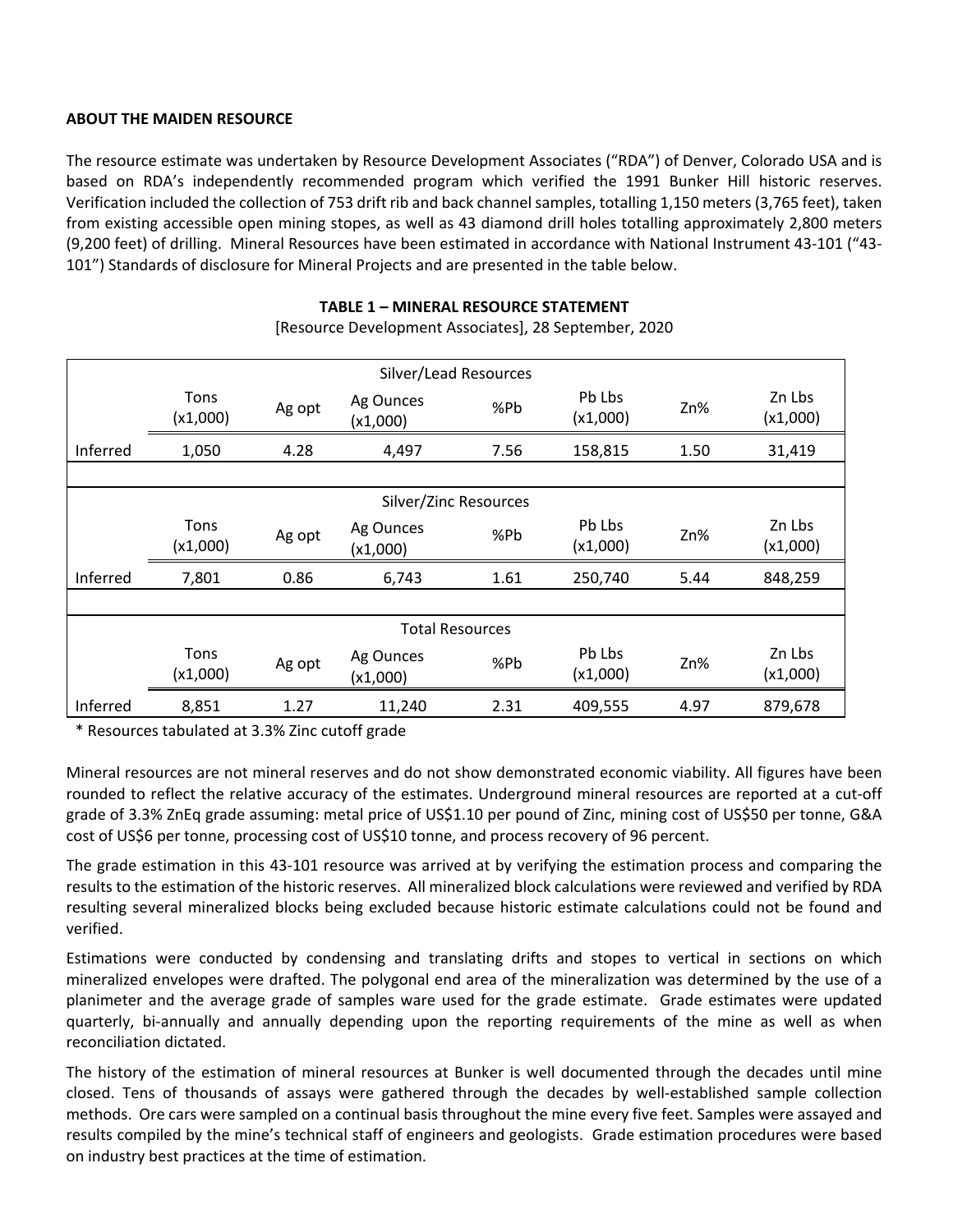As a perennial mining operation throughout the 1900's Bunker Hill reported reserves in accordance with widely accepted norms. Mining ceased at Bunker Hill in 1991, well before the adoption of NI 43‐101. Despite the mine being in care and maintenance since 1991 the project still hosts estimated mineral quantities that demonstrate reasonable prospects for eventual economic extraction. Industry best practices suggest that resource classification should consider the quantity and quality of exploration data supporting the estimates, the confidence in the geological continuity of the mineralized zones, the geostatistical confidence in the tonnage and grade estimates, and the continuity at the reporting cut‐off grade. As Bunker continues to modernize and digitize the voluminous historic data set, tests and verifies mineralization through sampling and drilling programs, invests in further exploration, and continues to conduct care and maintenance activities at the mine, it is clear that at this time a 43‐101 compliant resource based on historic reserves can be classified in accordance with CIM definition standards. RDA recommends that the historic reserves at Bunker Hill be classified as Inferred Mineral Resources and will file a NI 43‐101 technical report within the required timeframe.

## **Qualified Persons and Additional Information**

Mr. Scott E. Wilson, CPG (10965), Registered Member of SME (4025107) and President of Resource Development Associates Inc., is an independent consulting geologist specializing in Mineral Reserve and Mineral Resource calculation reporting, mining project analysis and due diligence evaluations. He is acting as the Qualified Person, as defined in NI 43‐101, and is the primary author of the Technical Report for the Mineral Resource estimate and has reviewed and approved the Mineral Resource estimate in this news release. Mr. Wilson has over 31 years of experience in metal mining, mineral resource estimation and strategic mine planning. Mr. Wilson is President of Resource Development Associates Inc. and is independent of the Company under NI 43‐101.

Mr. Wilson, a qualified person, has verified the data underlying the information disclosed herein, including sampling, analytical and test data underlying the information by reviewing the reports of ALS, methodologies, results and all procedures undertaken for quality assurance and quality control in a manner consistent with industry practice, and all matters were consistent and accurate according to his professional judgement. There were no limitations on the verification process. Mr. Wilson has reviewed and approved all technical information contained in this press release.



*Figure 2: Surface Diamond Drill Rig at Bunker Hill Mine*